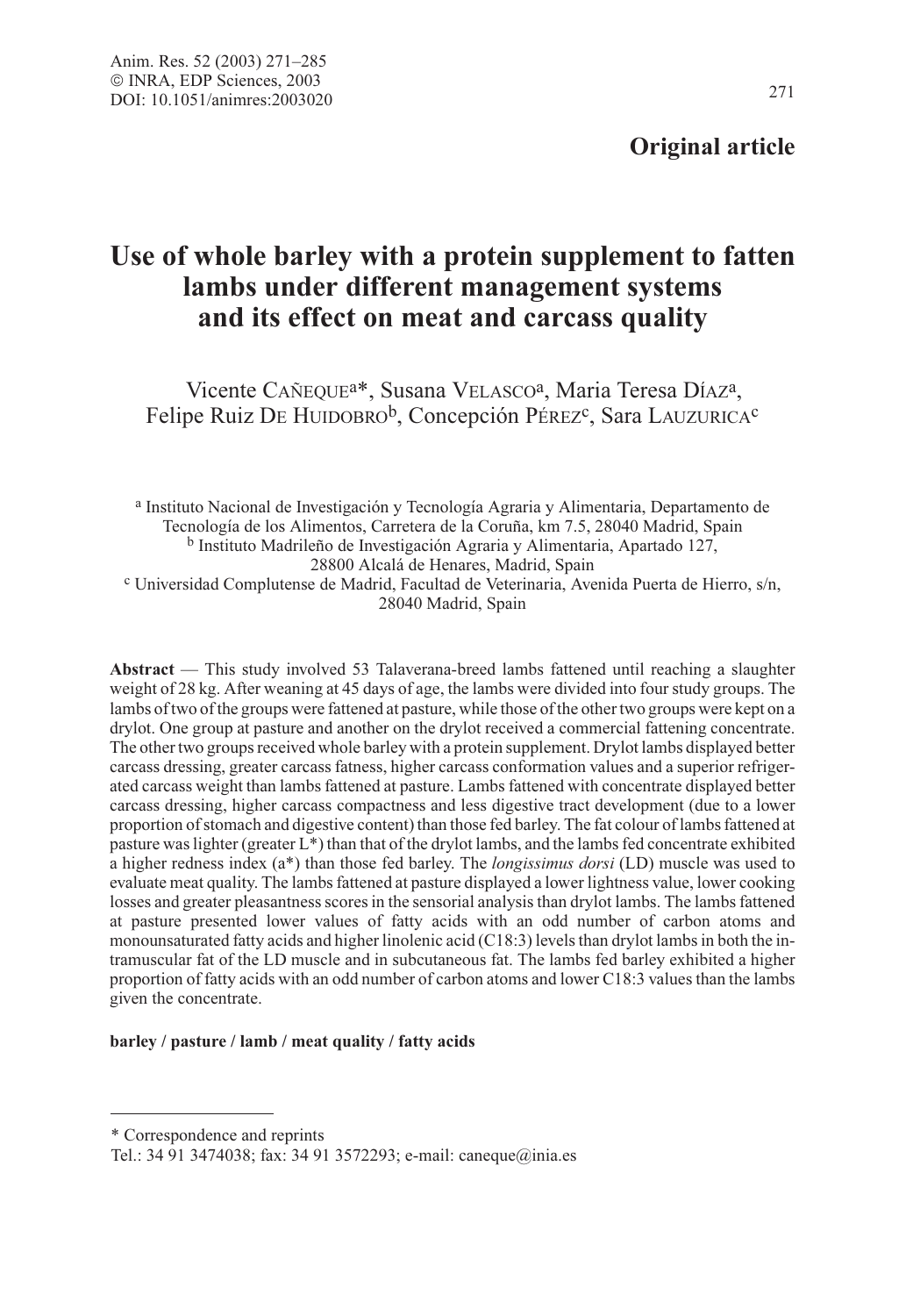Résumé — Utilisation de l'orge entière pour l'engraissement d'agneaux avec des systèmes d'élevage différents. Effets sur la qualité de la carcasse et de la viande. Cinquante trois agneaux de la race Talaverana ont été engraissés jusqu'à un poids d'abattage de 28 kg. Après le sevrage à 45 jours d'âge, les agneaux ont été divisés en quatre lots expérimentaux, deux ont été engraissés au pâturage et deux autres en bergerie. Un des deux lots de chaque système d'engraissement a été nourri avec un aliment concentré commercial, tandis que l'autre a reçu de l'orge entière avec un supplément protéique. Les agneaux élevés en bergerie ont présenté un rendement de carcasse supérieur, des carcasses plus lourdes (poids de carcasse froide), un état d'engraissement plus important et une meilleure conformation que les agneaux élevés au pâturage. Les animaux qui ont reçu l'aliment commercial ont eu un rendement et une compacité de la carcasse plus élevés que ceux nourris avec l'orge. En revanche, le poids du tractus digestif plein a été moins important, en raison d'une moindre proportion d'estomacs et de contenu digestif. La luminosité (L\*) du gras chez les agneaux au pâturage a été plus élevée que celle des agneaux élevés en bergerie ; l'indice de rouge (a\*) a été supérieur chez les animaux nourris avec l'aliment commercial. L'évaluation de la qualité de la viande sur le muscle longissimus dorsi (LD) a montré que la luminosité (L\*) de la viande a été plus faible chez les agneaux au pâturage. De même, les pertes par cuisson ont été moindres. Lors de l'analyse sensorielle, les dégustateurs ont perçu cette viande comme plus agréable à consommer. Le gras intramusculaire (LD) et le gras sous-cutané des agneaux au pâturage ont présenté une plus petite quantité d'acides gras, soit à chaîne impaire, soit mono-insaturés, ainsi qu'une plus grande proportion d'acide linolénique (C18:3). En revanche, la quantité d'acides gras impairs a été plus importante alors que celle de C18:3 a été plus faible dans le gras des animaux nourris avec l'orge.

orge / pâturage / agneau / qualité de la viande / acides gras

#### 1. INTRODUCTION

The present tendency in Spain is towards intensive lamb fattening operations based on consumption of concentrates. Nevertheless, it is possible to fatten lambs by taking advantage of natural resources, particularly in areas of native oak-wooded pastureland where grass is abundant. However, since pasture alone does not assure lambs a sufficient energy intake to reach an appropriate growth for slaughter before the summer drought, it is necessary to provide grazing lambs with an energy-rich feed supplement.

Whole cereal grains are the most economical feedstuffs for the stockbreeder to use as energy supplements. The kind of cereal provided may modify starch digestion [38] affecting fatness. Consumption of whole grains of barley by lambs fattened at pasture causes ruminal pH to rise, increasing the number of cellulolytic bacteria [24], which, in turn, favours the digestibility of the grass consumed and stimulates a greater intake.

The management system may affect lamb carcass and meat quality [8]. Lambs fattened at pasture generally display less fatness than drylot lambs, due to the metabolic modifications, that occur in lambs with exercise [2].

The management system affects some of the parameters that define meat quality such as water-holding capacity, colour and pH. Thus, as a result of exercise, lambs fattened at pasture present greater iron concentrations in muscle tissue [3] and their meat is therefore darker in colour than that of drylot lambs, a factor which may influence consumer acceptance.

The effect of diet with regards to the n-6/n-3 polyunsaturated fatty acid (PUFA) ratio has been noted by Mitchell et al. [25] who found that forage or grass-based diets contribute to high n-3 PUFA tissue concentrations while concentrate-based diets result in high n-6 PUFA concentrations.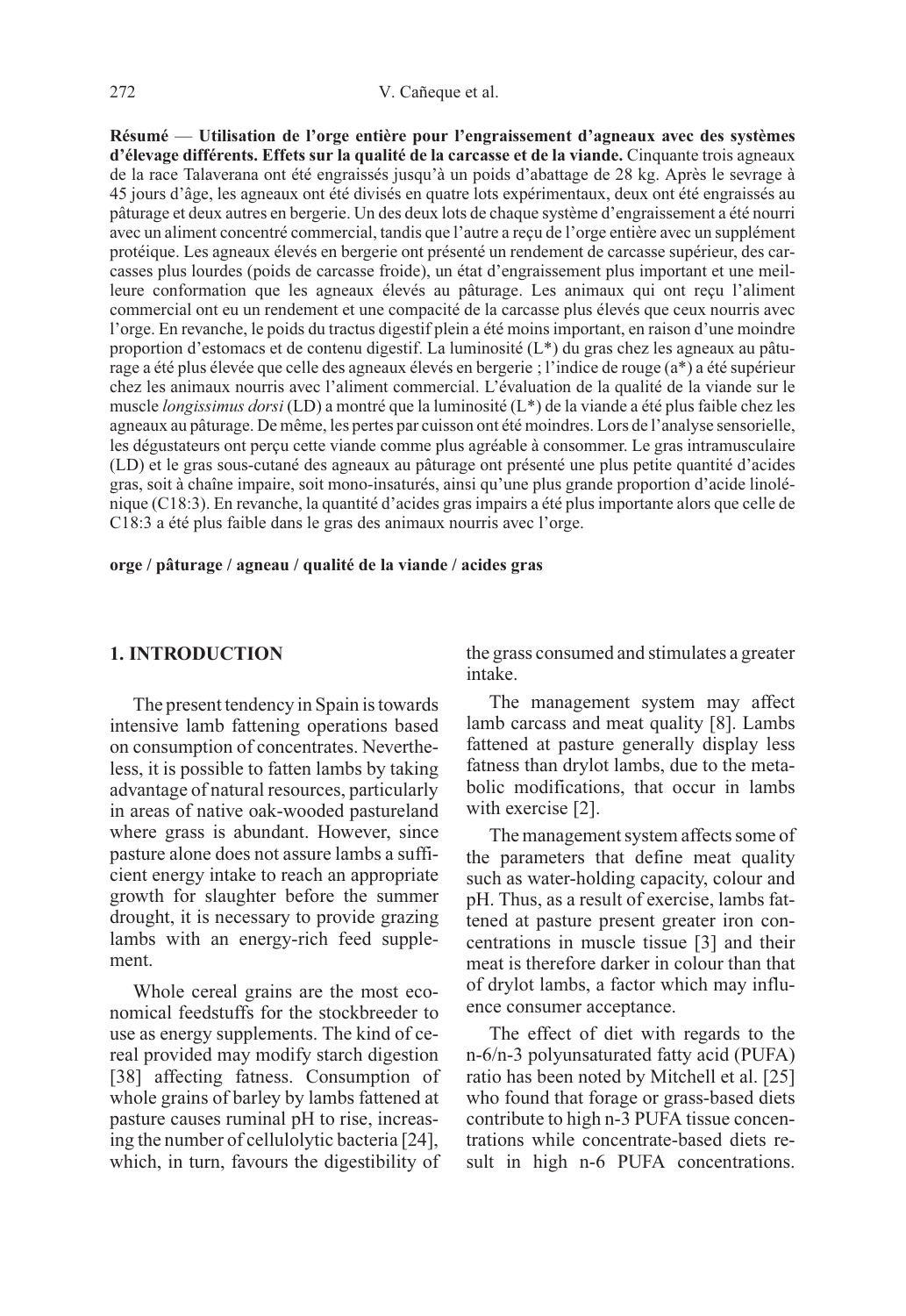These differences in fat composition contribute towards the characteristic meat flavours of animals fed grass or concentratebased diets [21].

The aim of the present study was to determine the benefits of using whole barley with a protein supplement to fatten lambs under different management systems (pasture or drylot), and to study its effect on the productive characteristics of lambs and on carcass and meat quality when lambs are slaughtered at the live weight most common in our country.

#### 2. MATERIALS AND METHODS

A total of 53 Talaverana-breed lambs were slaughtered at a pre-determined liveweight of 28 kg. The lambs lived with their mothers in a drylot until their weaning at 45 days of age at an average live weight of 14.3 kg. At that time, the lambs were randomly divided into four groups, two of which were fattened at pasture while the other two remained in the drylot. One group each of pasture and drylot lambs received a commercial concentrate while the other two groups were given whole barley with a commercial protein supplement. The latter constituted 14% of the barley ration, in order to ensure that the commercial concentrate and barley were isonitrogenous. Both barley and concentrate were available ad libitum to all lambs and, in addition, drylot animals had unlimited access to cereal straw. However, the complete diets were not isonitrogenous. Pasture was abundant (an average of 1 200 kg  $DM·ha^{-1}$  at the start of the study) and the stocking density was considered to be 7 lambs per hectare. An electrical fence facilitated lamb management. The mean chemical composition of the grass and that of the other feedstuffs consumed during the fattening period is presented in Table I. Cell wall fractionation analyses (NDF and ADF) were carried out following the method of Van Soest et al. [39], while all the remaining analyses were performed according to AOAC methods [1].

During the study, the lambs were weighed on a weekly basis. At the same time, commercial concentrate and supplemented barley intake was calculated by measuring the feed that the lambs had not consumed. The animals were transferred to an experimental abattoir on the same property when they reached the predetermined slaughter liveweight (W), and after a 16-h fast were weighed again (liveweight at slaughter, LWS) and slaughtered. The lambs from all four-study groups were slaughtered over a two-week period.

The dressing procedure followed the method of Colomer-Rocher et al. [10], obtaining stomach and intestine (full and empty) weights as well as those of the omental and mesenteric fats. Empty live weight (ELW) was calculated by subtracting digestive tract weight from LWS. Hot carcass weight (HCW) was recorded and refrigerated carcass weight (RCW) was obtained after 24 h at 4 ºC. Commercial dressings (CD) as well as fasting and refrigeration losses (FL, RL) were obtained from the previous data.

Fatness was determined by scoring the carcass as a whole as well as by evaluating

|  | Table I. Chemical composition $(g \cdot kg^{-1} DM)$ of the feedstuffs consumed by the lambs |  |  |  |  |
|--|----------------------------------------------------------------------------------------------|--|--|--|--|

|                              | DM             | <b>OM</b>      | CP             | Fat         | NDF            | ADF           |
|------------------------------|----------------|----------------|----------------|-------------|----------------|---------------|
| Commercial concentrate       | 910.0          | 932.0          | 172.0          | 30.0        | 149.6          | 91.6          |
| Barley<br>Protein supplement | 894.0<br>893.0 | 911.0<br>826.2 | 126.0<br>446.0 | 18.0<br>514 | 183.9<br>197.2 | 58.4<br>127.5 |
| Pasture grass                | 419.8          | 898.4          | 94.0           | 32.0        | 457.2          | 306.3         |

DM: dry matter; OM: organic matter; CP: crude protein; NDF: neutral detergent fibre; ADF: acid detergent fibre.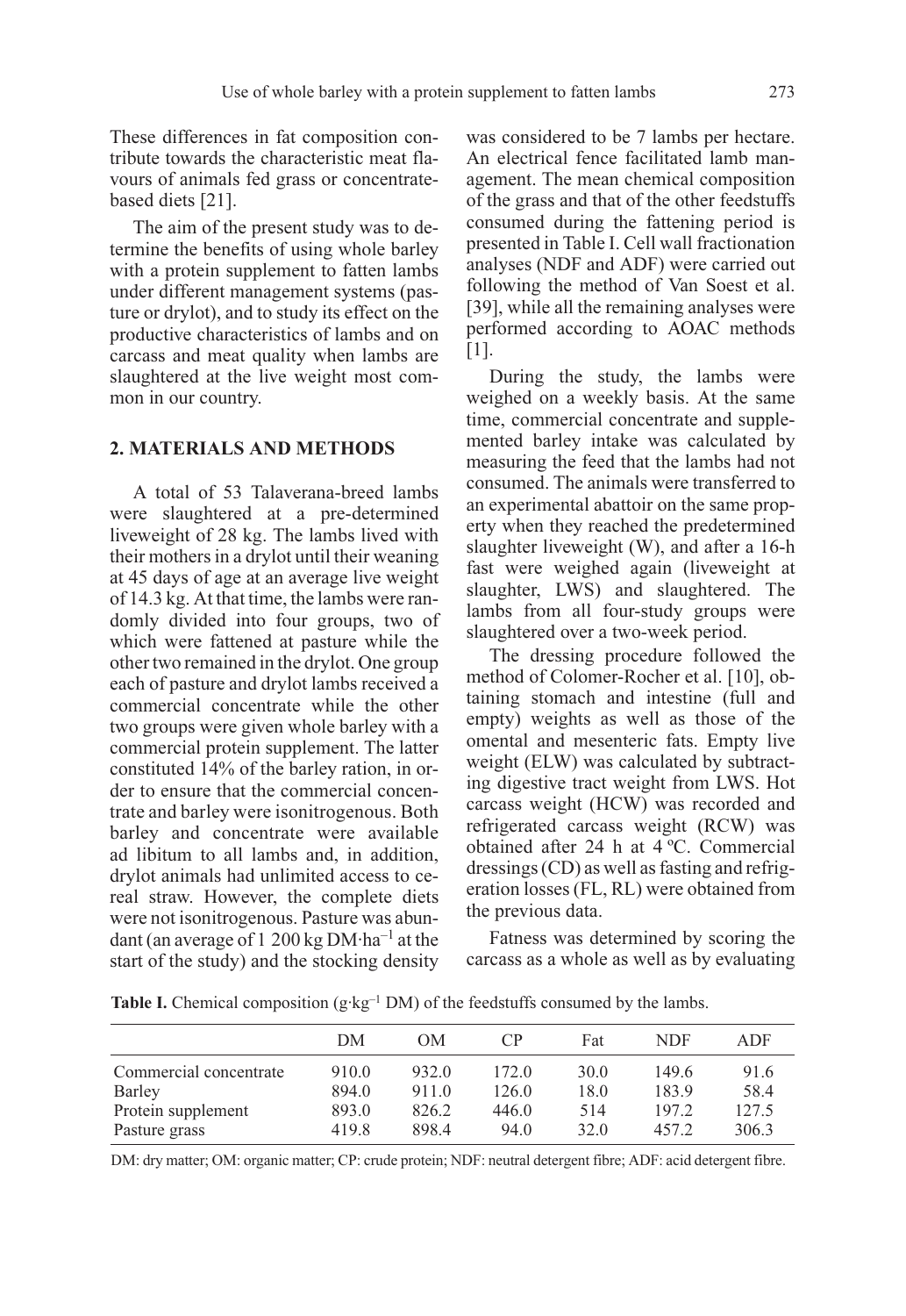the quantity of kidney knob and channel fat (KKCF) and dorsal fat thickness, according to the method of Colomer-Rocher et al. [10]. A digital calibrator (Mitutoyo, UK) was used to calculate dorsal fat thickness at a point 4 cm from the carcass midline and 4 cm from the caudal edge of the last rib.

Carcass conformation was visually evaluated using a scoring system [10]. In addition, the carcass compactness index (RCW/L) was calculated by measuring the internal carcass length (L) [33].

The carcass was split using an electric saw and the left half of the carcass was dressed in accordance with the standardised method of Colomer-Rocher et al. [9]. The leg was considered the most appropriate cut to determine tissue composition. Leg muscle, bone and fat (subcutaneous, intermuscular and pelvic) were dissected following the Fisher and De Boer method [13].

A pH-meter (Schott-Gerate GMBH, Germany), equipped with a penetrating electrode and thermometer, was employed to determine pH in a cut in the longissimus dorsi muscle at 0 h and 24 h post mortem.

Colour was determined using the  $L^*$  a<sup>\*</sup> b\* system [7] by means of a Minolta colorimeter (Chroma Meter CR-2000, Minolta Camera Co., Osaka, Japan). Nine colour evaluations were performed on the cut surface of the longissimus dorsi muscle at the level of the 13th thoracic vertebra while the subcutaneous fat of the tail root was evaluated through 12 determinations.

Water holding capacity (WHC) was measured using the modified Grau and Hamm [15] technique, as described by Sañudo et al. [35] in a central portion of the longissimus dorsi muscle. The results were expressed as the percentage of expelled liquid. Cooking losses were determined gravimetrically after a 15-min immersion in a 75 ºC water bath. Total collagen was calculated using the AOAC [1] method and the Hill [19] technique was used to obtain soluble collagen values.

As a result of the combinations between management system and feed types, four lamb groups were used for sensory analysis.

The left Longissimus lumborum (LD) muscle of twelve lambs in each group were taken at random for sensory analysis. Each one was split into eight steaks of 10 mm thick. The sensory analysis was carried out by twelve trained tasters of lamb meat in 4 sessions. In each session three LD per group were tested at random. The twentyfour meat samples per group were distributed among assessors. Each assessor tasted eight samples per session and in the same session one taster could not assess the same lamb.

The samples were cooked under conventional grill conditions to an internal temperature of 70 ºC. Screening and training of the assessor was broadly in line with those methods stated in ISO [20] trained in meat [11].

Sensory attributed analyses were the following: hardness, the force required to compress a piece of meat between molar teeth; springiness, the degree to which a product return to its original shape once it has been compressed between the teeth; juiciness, the juice liberated after compressing a piece of meat between molar teeth; pleasantness, the initial overall impression of the balance and fullness of a product. The meat was scored on a non-structured scale of 100 mm in length, on which the extremities represented minimum and maximum values.

Samples of the *longissimus dorsi* muscle and the associated subcutaneous fat were taken to determine the fatty acid composition of intramuscular and subcutaneous fat. These samples were vacuum-packed and frozen at –25 ºC for their posterior analysis.

Before fatty acid analysis, fat extraction was performed according to the method of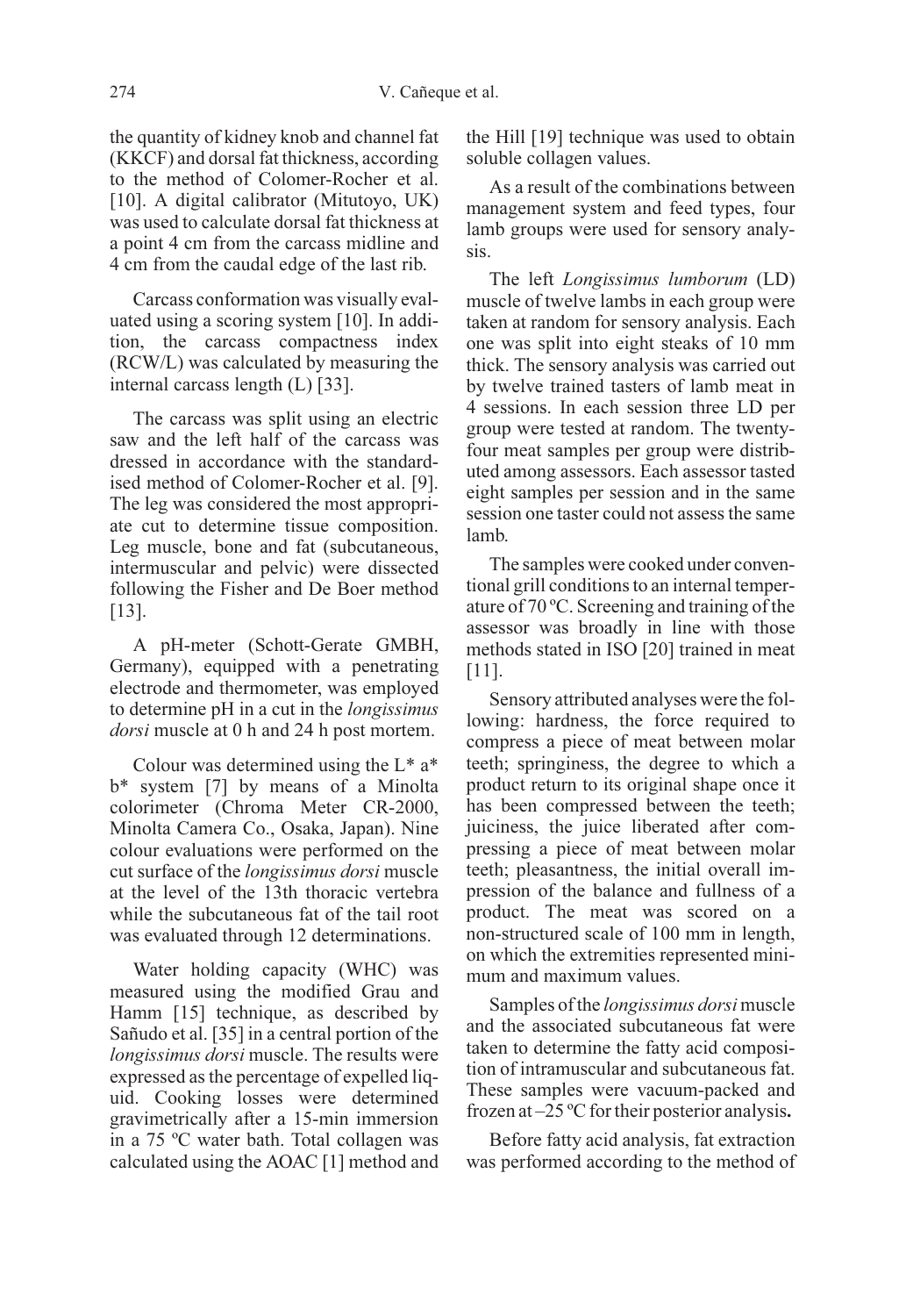Hanson and Olley [17] and fatty acid methyl esters were prepared using the technique of Morrison and Smith [27]. Chromatographic analysis of the methyl esters was performed using a Perkin-Elmer gas chromatograph (Perkin-Elmer Corporation, USA) (equipped with a split–splitless injector and a flame ionisation detector) with a fused silica capillary column (0.25 mm internal diameter and 25 m long).

The mobile phase consisted of helium C-50 at a flow of 9 psig. Sigma reference standards were used to identify and quantify the fatty acids, and nonadecanoic acid (C19:0) was utilised as the internal standard; a Perkin-Elmer register-integrator (PE Nelson Corporation, USA) was employed.

Statistical results were obtained using an analysis of variance according to the model:

$$
Y_{ijk} = \mu + M_{i(1...2)} + F_{j(1...2)} + MF_{ij} + \epsilon_{k(ij)}
$$

in which  $\mu$  = arithmetic mean;  $M_i$  = effect of management system (pasture or drylot);  $F_i$ = effect of the type of feed (concentrate or whole barley with a protein supplement);  $MF_{ii}$  = interaction of the management system  $\times$  type of feed and  $\varepsilon_{k(ii)}$  = residual experimental error.

Sensorial data were analysed using an analysis of variance according to the model:

$$
Y_{ijkl} = \mu + M_{i(1...2)} + F_{j(1...2)} + MF_{ij} + S_{k(1..4)}
$$
  
+  $\varepsilon_1_{(kij)}$ 

in which  $S_k$  = the effect due to session (four sessions) and  $\varepsilon_{1 (kii)}$  = the residual experimental error.

Differences between the means were analysed using the Newman-Keuls test.

|                                   | Pasture                        |            | Drylot                           |                      | Management<br>system $(M)$ | Type of<br>feed $(T)$ |           | $M \times T$ MSE |
|-----------------------------------|--------------------------------|------------|----------------------------------|----------------------|----------------------------|-----------------------|-----------|------------------|
|                                   | Concen-<br>trate<br>$(n = 14)$ | $(n = 13)$ | Barley Concentrate<br>$(n = 14)$ | Barley<br>$(n = 12)$ | Sig                        | Sig                   | Sig       |                  |
| Feed consumption <sup>1</sup>     | 38.6                           | 26.3       | 42.9                             | 39.0                 |                            |                       |           |                  |
| Growth $(g \cdot d^{-1})$         | 286                            | 284        | 311                              | 273                  | <b>NS</b>                  | <b>NS</b>             | <b>NS</b> | 1510.5           |
| Pre-slaughter liveweight (W) (kg) | 27.78                          | 27.38      | 27.75                            | 27.58                | <b>NS</b>                  | <b>NS</b>             | NS        | 0.92             |
| Empty liveweight (ELW) (kg)       | 23.14                          | 22.61      | 23.85                            | 22.70                | <b>NS</b>                  | ***                   | <b>NS</b> | 0.64             |
| Refrigerated carcass (RCW) (kg)   | 12.49                          | 12.14      | 13.02                            | 12.24                | *                          | ***                   | <b>NS</b> | 0.31             |
| Commercial dressing $(CD)(\%)$    | 44.97                          | 44.36      | 46.92                            | 44.37                | $\ast$                     | ***                   | *         | 1.97             |
| Fasting losses $(FL)$ $(\%)$      | 7.62                           | 6.84       | 5.07                             | 6.71                 | **                         | <b>NS</b>             | *         | 3.14             |
| Refrigeration losses (RL) $(\%)$  | 3.94                           | 3.94       | 3.76                             | 3.61                 | *                          | <b>NS</b>             | <b>NS</b> | 0.15             |
| Digestive tract $(\% )$           |                                |            |                                  |                      |                            |                       |           |                  |
| Digestive <sup>2</sup> /ELW       | 22.25                          | 23.71      | 21.47                            | 24.64                | <b>NS</b>                  | ***                   | <b>NS</b> | 2.94             |
| Stomachs/ELW                      | 3.60                           | 3.89       | 3.34                             | 3.91                 | <b>NS</b>                  | **                    | <b>NS</b> | 0.21             |
| Digestive content/ELW             | 10.90                          | 12.82      | 10.43                            | 13.33                | <b>NS</b>                  | ***                   | <b>NS</b> | 1.89             |

Table II. Effects of the management system and type of feed on the carcass dressings, losses and the importance of the digestive tract.

In this and subsequent tables, Sig: significance; NS: non significant; \*:  $P \le 0.05$ ; \*\*:  $P \le 0.01$ ; \*\*\*:  $P \le 0.001$ ;  $M \times T$ : interaction between the management system and the type of feed; MSE: mean square of the error; <sup>1</sup> Consumption of feed during the fattening period (kg·lamb<sup>-1</sup>); CD = (RCW × 100)/W; FL = (W – liveweight slaughter)  $\times$  100/W; RL = (hot carcass weight – RCW)  $\times$  100/hot carcass weight; <sup>2</sup> Full digestive.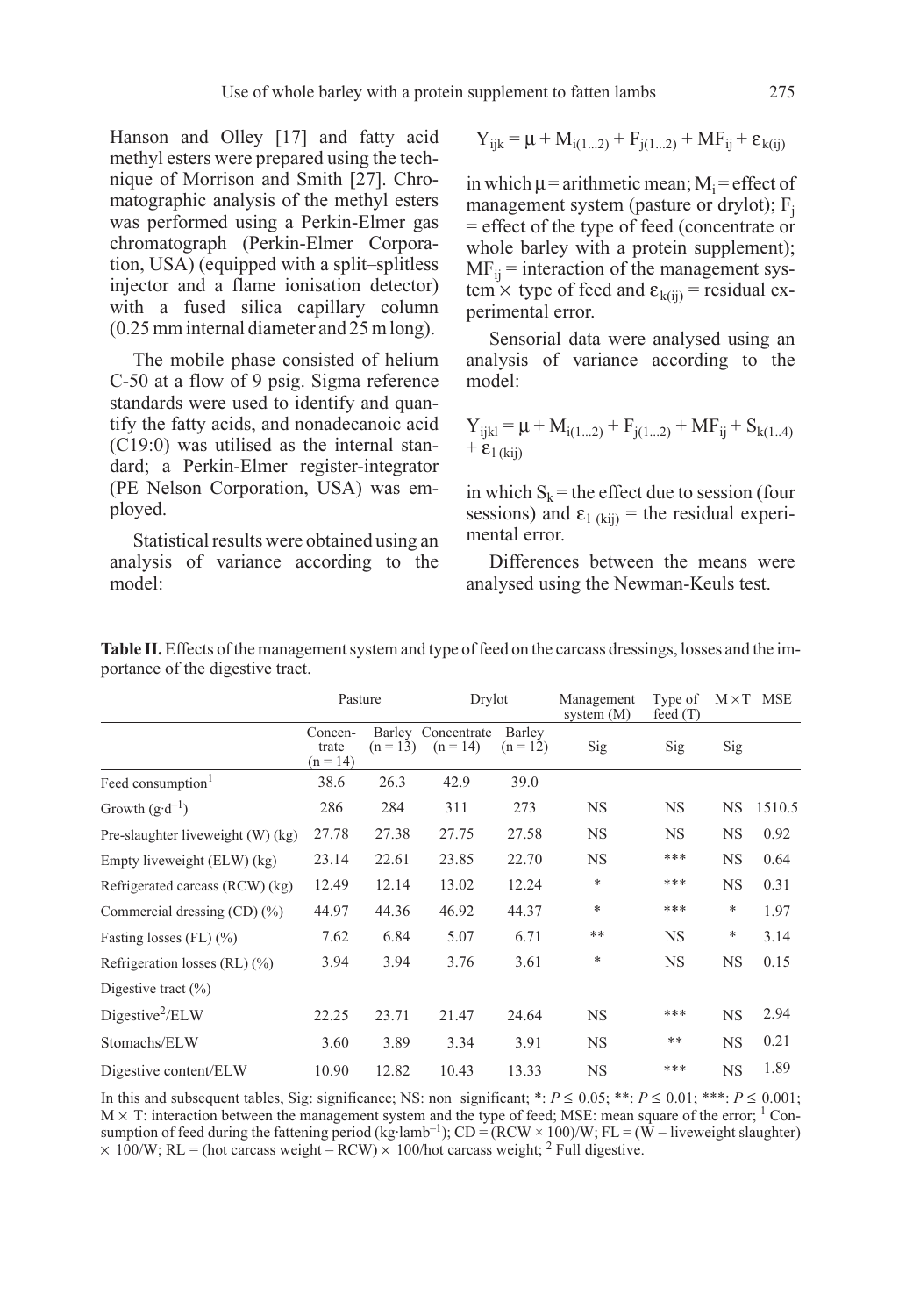### 3. RESULTS

The effects of the management system and type of feed on growth and intake, carcass dressings, losses and digestive tract development are shown in Table II. Feed intake was lower in lambs fattened at pasture than in drylot lambs, and also lower in lambs given barley than in those fattened on concentrate.

No differences in growth due to the management system or the type of feed were noted during the fattening period (46 days on average), in which lambs displayed a mean growth of 289 g·day–1. Commercial dressing values displayed a quantitative interaction ( $P \le 0.05$ ). The drylot lambs had higher values for commercial dressing than pasture lambs when fed concentrate, but was not different between the management groups that received barley.

Fasting losses (FL) displayed an interaction between the management system and type of feed ( $P \leq 0.05$ ); these losses were always higher in lambs fattened at pasture than in drylot lambs and the differences were greater in lambs that received concentrate. Refrigeration losses (RL) were affected by the management system ( $P \le 0.05$ ), being higher in lambs fattened at pasture than in drylot animals.

The management system did not influence digestive tract components. However, lambs given barley displayed a higher entire digestive tract/ELW ratio ( $P \le 0.001$ ) than those, which consumed concentrate, mainly due to the greater percentage of digestive and stomach contents ( $P \le 0.001$ and  $P \le 0.01$ , respectively) in the barley-fed lambs.

The effects of the parameters studied on fatness and carcass conformation are presented in Table III. Drylot lambs displayed greater dorsal fat thickness ( $P \le 0.001$ ) as well as a higher proportion of KKCF with regards to the right half-carcass and more omental fat in relation to the ELW ( $P \le 0.001$ ) than lambs fattened at pasture.

Visual conformation scores of the drylot lambs were higher than those of lambs raised at pasture ( $P \le 0.05$ ). Lambs fed concentrate presented greater carcass compactness ( $P \le 0.001$ ) than those fattened on supplemented barley.

|                           |                                | Pasture              |                                | Drylot               | Manage-<br>ment sys-<br>tem(M) | Type of<br>feed $(T)$ | $M \times T$ | <b>MSE</b> |
|---------------------------|--------------------------------|----------------------|--------------------------------|----------------------|--------------------------------|-----------------------|--------------|------------|
|                           | Concen-<br>trate<br>$(n = 14)$ | Barley<br>$(n = 13)$ | Concen-<br>trate<br>$(n = 14)$ | Barley<br>$(n = 12)$ | Sig                            | Sig                   | Sig          | Sig        |
| Fatness (visual)          | 1.50                           | 1.48                 | 1.72                           | 1.57                 | <b>NS</b>                      | <b>NS</b>             | <b>NS</b>    | 0.11       |
| Subcutaneous fat (mm)     | 1.90                           | 1.72                 | 2.89                           | 2.35                 | ***                            | <b>NS</b>             | <b>NS</b>    | 0.40       |
| KKCF (score)              | 1.80                           | 1.73                 | 1.88                           | 2.04                 | <b>NS</b>                      | <b>NS</b>             | <b>NS</b>    | 0.19       |
| Right KKCF <sup>1</sup>   | 2.09                           | 1.74                 | 2.54                           | 2.53                 | ***                            | <b>NS</b>             | <b>NS</b>    | 0.31       |
| Omental fat/ ELW (%)      | 1.46                           | 1.30                 | 1.71                           | 1.74                 | ***                            | <b>NS</b>             | <b>NS</b>    | 0.09       |
| Mesenteric fat/ $ELW$ (%) | 1.68                           | 1.52                 | 1.59                           | 1.68                 | <b>NS</b>                      | <b>NS</b>             | <b>NS</b>    | 0.05       |
| Conformation (visual)     | 1.50                           | 1.42                 | 1.81                           | 1.55                 | ∗                              | NS                    | <b>NS</b>    | 0.09       |
| Carcass Compactness (CC)  | 223.4                          | 215.74               | 231.05                         | 218.61               | <b>NS</b>                      | ***                   | <b>NS</b>    | 105.2      |

Table III.Effects of the management system and type of feed on the carcass fatness and conformation.

KKCF: kidney knob channel fat;  $1 \text{ In } \%$  of right half carcass weight; ELW: empty live weight; CC: refrigerate carcass weight/internal carcass length.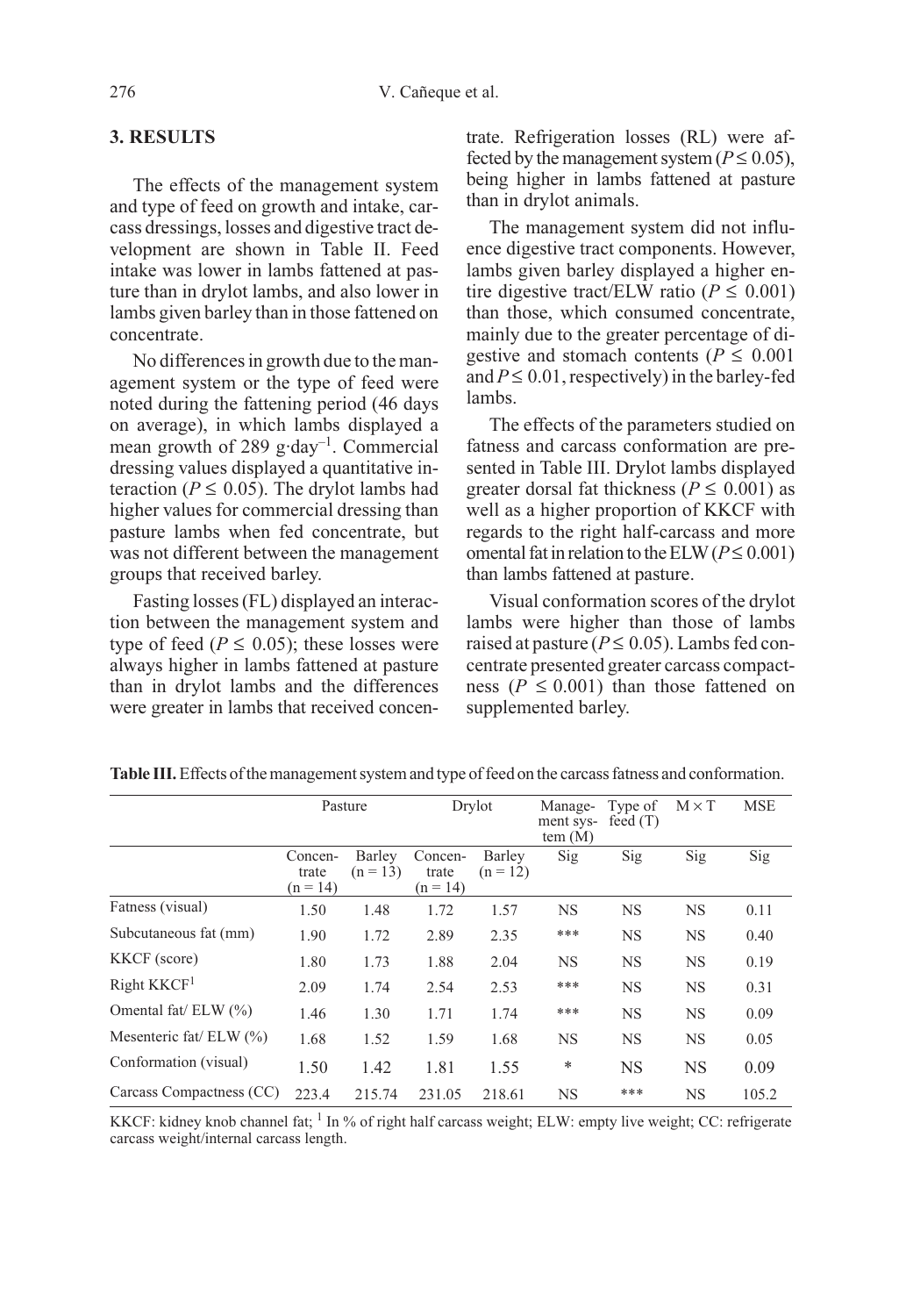Table IV presents the effects of the different treatments on leg tissue percentages. The proportions of muscle and fat were affected by the management system ( $P \le 0.01$ ) and  $P \leq 0.001$ , respectively), since the lambs fattened at pasture displayed a greater proportion of muscle and a lower percentage of fat than the drylot lambs.

The type of feed consumed did not significantly modify the percentage of fat and bone but did affect the proportion of muscle in the leg, which was higher in lambs which received barley than in those fed concentrate.

The effects of the different treatments on carcass fat and meat colour, as well as on pH, WHC, cooking losses and collagen are presented in Table V. The carcass fat of lambs fattened at pasture exhibited greater lightness ( $P \leq 0.001$ ) than that of drylot lambs while other indexes were not affected by the management system. An interaction  $(P \le 0.05)$  between the factors studied was seen with regards to the redness index (a\*); this value was always higher in lambs fed concentrate than in those given barley, and the differences were greater in drylot lambs.

The colour of the *longissimus dorsi* muscle, which was not influenced by the type of feed consumed, was, however, affected by the management system: drylot lambs displayed greater lightness ( $P \le 0.05$ ) than lambs fattened at pasture. WHC, pH, total and soluble collagen values were not modified by the treatments. Cooking losses were higher ( $P \le 0.05$ ) in drylot lambs than in lambs fattened at pasture while the type of feed consumed did not influence these losses.

Sensorial analysis results indicate the session had an effect on the hardness  $(P \le 0.005)$  and juiciness ( $P \le 0.01$ ), but did not affect the other parameters. Furthermore, the meat from lambs fattened at pasture showed higher pleasantness ( $P \le 0.01$ ) than the drylot lambs (Tab. VI).

Table VII indicates the percentage of fat and proportion of total fatty acids in intramuscular fat (m. longissimus dorsi) for the different treatments studied. The fatty acid composition of that fat was affected by the management system: drylot lambs presented a greater proportion of palmitic acid  $(C16:0)$   $(P \le 0.001)$  as well as of palmitoleic

|                               | Pasture             |            | Drylot                                        |                      | Management Type of<br>system $(M)$ | feed $(T)$ | $M \times T$ | MSE  |
|-------------------------------|---------------------|------------|-----------------------------------------------|----------------------|------------------------------------|------------|--------------|------|
|                               | trate<br>$(n = 14)$ | $(n = 13)$ | Concen- Barley Concen-<br>trate<br>$(n = 14)$ | Barley<br>$(n = 12)$ | Sig                                | Sig        | Sig          |      |
| Proportion of tissues $(\% )$ |                     |            |                                               |                      |                                    |            |              |      |
| Muscle                        | 67.05               | 68.04      | 64.49                                         | 66.50                | **                                 | ∗          | <b>NS</b>    | 6.86 |
| Bone                          | 20.69               | 19.99      | 20.61                                         | 20.06                | <b>NS</b>                          | <b>NS</b>  | <b>NS</b>    | 2.31 |
| Fat                           | 9.19                | 8.68       | 11.17                                         | 10.47                | ***                                | <b>NS</b>  | <b>NS</b>    | 2.14 |
| Subcutaneous fat              | 5.10                | 5.06       | 6.54                                          | 6.16                 | ***                                | <b>NS</b>  | <b>NS</b>    | 1.55 |
| Intermuscular fat             | 2.43                | 2.28       | 2.76                                          | 2.76                 | ***                                | <b>NS</b>  | <b>NS</b>    | 0.25 |
| Pelvic fat                    | 1.61                | 1.30       | 1.81                                          | 1.51                 | <b>NS</b>                          | ∗          | <b>NS</b>    | 0.23 |
| Others                        | 3.06                | 3.26       | 3.71                                          | 2.96                 | <b>NS</b>                          | <b>NS</b>  | <b>NS</b>    | 2.39 |

Table IV. Effects of the management system and type of feed on the leg tissues.

Others: remaining tissues dissected (tendon, larger nerves...).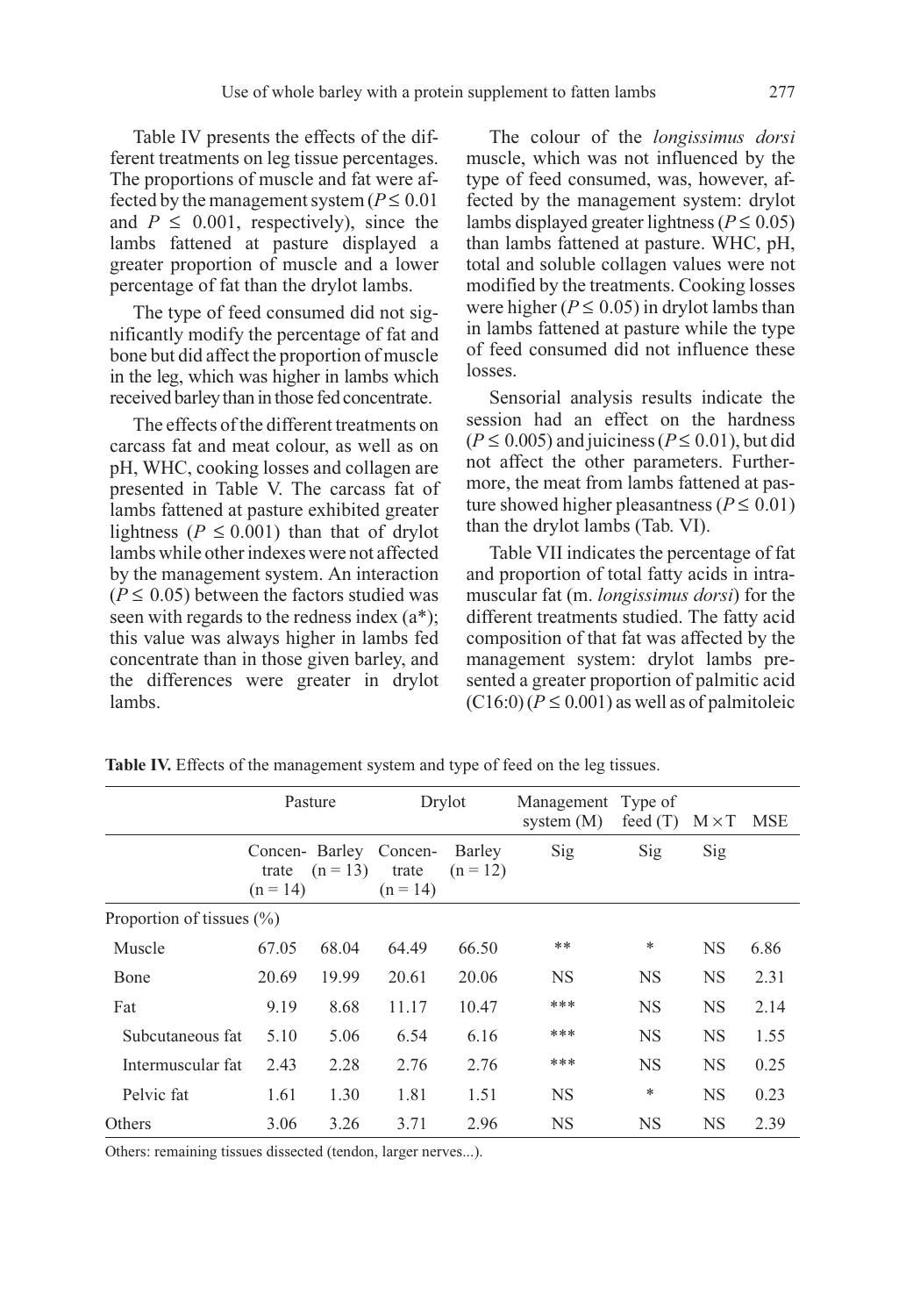|                            | Pasture     |            | Drylot                    |            | Manage-<br>ment<br>system $(M)$ | of feed<br>(T) | Type $M \times T$ MSE |      |
|----------------------------|-------------|------------|---------------------------|------------|---------------------------------|----------------|-----------------------|------|
|                            | Concentrate |            | Barley Concentrate Barley |            |                                 |                |                       |      |
|                            | $(n = 14)$  | $(n = 13)$ | $(n = 14)$                | $(n = 12)$ | Sig                             | Sig            | Sig                   |      |
| Fat colour                 |             |            |                           |            |                                 |                |                       |      |
| $L^*$                      | 68.76       | 68.18      | 66.40                     | 65.11      | ***                             | <b>NS</b>      | NS                    | 3.83 |
| $a^*$                      | 5.34        | 4.75       | 5.87                      | 5.06       | NS.                             | *              | $\ast$                | 1.52 |
| $h^*$                      | 8.61        | 7.78       | 7.84                      | 7.63       | <b>NS</b>                       | NS             | <b>NS</b>             | 1.26 |
| Meat colour                |             |            |                           |            |                                 |                |                       |      |
| $L^*$                      | 39.50       | 39.35      | 40.21                     | 40.50      | *                               | NS             | <b>NS</b>             | 2.40 |
| $a^*$                      | 17.20       | 16.67      | 16.87                     | 16.85      | NS                              | <b>NS</b>      | NS                    | 0.88 |
| $h^*$                      | 4.09        | 3.62       | 3.66                      | 3.65       | <b>NS</b>                       | NS             | NS                    | 0.32 |
| $pH_0 h$                   | 6.52        | 6.49       | 6.43                      | 6.41       | <b>NS</b>                       | <b>NS</b>      | NS                    | 0.11 |
| pH 24 h                    | 5.59        | 5.75       | 5.70                      | 5.73       | <b>NS</b>                       | NS             | NS                    | 0.08 |
| $pH 0-24 h$                | 0.94        | 0.74       | 0.72                      | 0.67       | NS                              | NS             | NS                    | 0.28 |
| WHC $(\%)$                 | 17.1        | 16.8       | 17.3                      | 18.4       | <b>NS</b>                       | <b>NS</b>      | NS                    | 5.15 |
| Cooking losses (%)         | 32.14       | 31.02      | 32.72                     | 33.85      | ∗                               | NS             | NS                    | 7.28 |
| Total collagen (% DM)      | 5.30        | 5.24       | 5.11                      | 5.17       | <b>NS</b>                       | NS             | NS                    | 0.58 |
| Soluble collagen (% total) | 25.85       | 26.60      | 26.22                     | 24.52      | NS                              | <b>NS</b>      | <b>NS</b>             | 17.0 |

Table V. Effects of the management system and type of feed on the parameters related to the quality of the meat (m. longissimus dorsi).

WHC: water-holding capacity (expressed as percentage of expelled liquid).

(C16:1), oleic (C18:1) and linoleic (18:2) acids ( $P \le 0.01$ ) than their pasture-raised counterparts, which displayed a greater proportion of linolenic acid (C18:3). A quantitative interaction ( $P \le 0.05$ ) between the management systems and types of feed was observed for stearic (C18:0) and arachidic (C20:0) acids, whose values were always higher in lambs fattened at pasture. Although the differences between both management systems in stearic acids were higher in lambs fed whole barley whereas the differences in arachidic acids were greater in those fed concentrate.

The intramuscular fat of drylot lambs contained a greater proportion of fatty acids with an odd number of carbon atoms and monounsaturated (MUFA), in addition to a lower percentage of saturated fatty acids  $(SFA)$  ( $P \le 0.01$ ) than that of lambs fattened at pasture.

Lambs given barley presented a greater proportion of fatty acids with an odd number of carbon atoms ( $P \le 0.001$ ) than lambs fed concentrate. On the contrary, lambs which consumed barley had a lower proportion of linoleic (C18:2) acids ( $P \le 0.05$ ) than those fed concentrate.

Table VIII reflects the subcutaneous fat composition with regards to the fatty acids studied. Drylot lambs presented a lower proportion of stearic acid (C18:0) and SFA than that displayed by lambs fattened at pasture ( $P \le 0.01$ ). In addition, the subcutaneous fat of drylot lambs displayed a higher proportion of fatty acids with an odd number of carbon atoms ( $P \le 0.001$ ) than that of lambs fattened at pasture. The proportion of linolenic acid (C18:3) exhibited a quantitative interaction ( $P \leq 0.01$ ) between management systems and types of feed; the levels of this fatty acid were higher in lambs raised at pasture than at drylot, the differences were greater in lambs that were fed whole barley.

Lambs fed barley displayed a higher proportion of fatty acids with an odd number of carbon atoms ( $P \le 0.001$ ) than lambs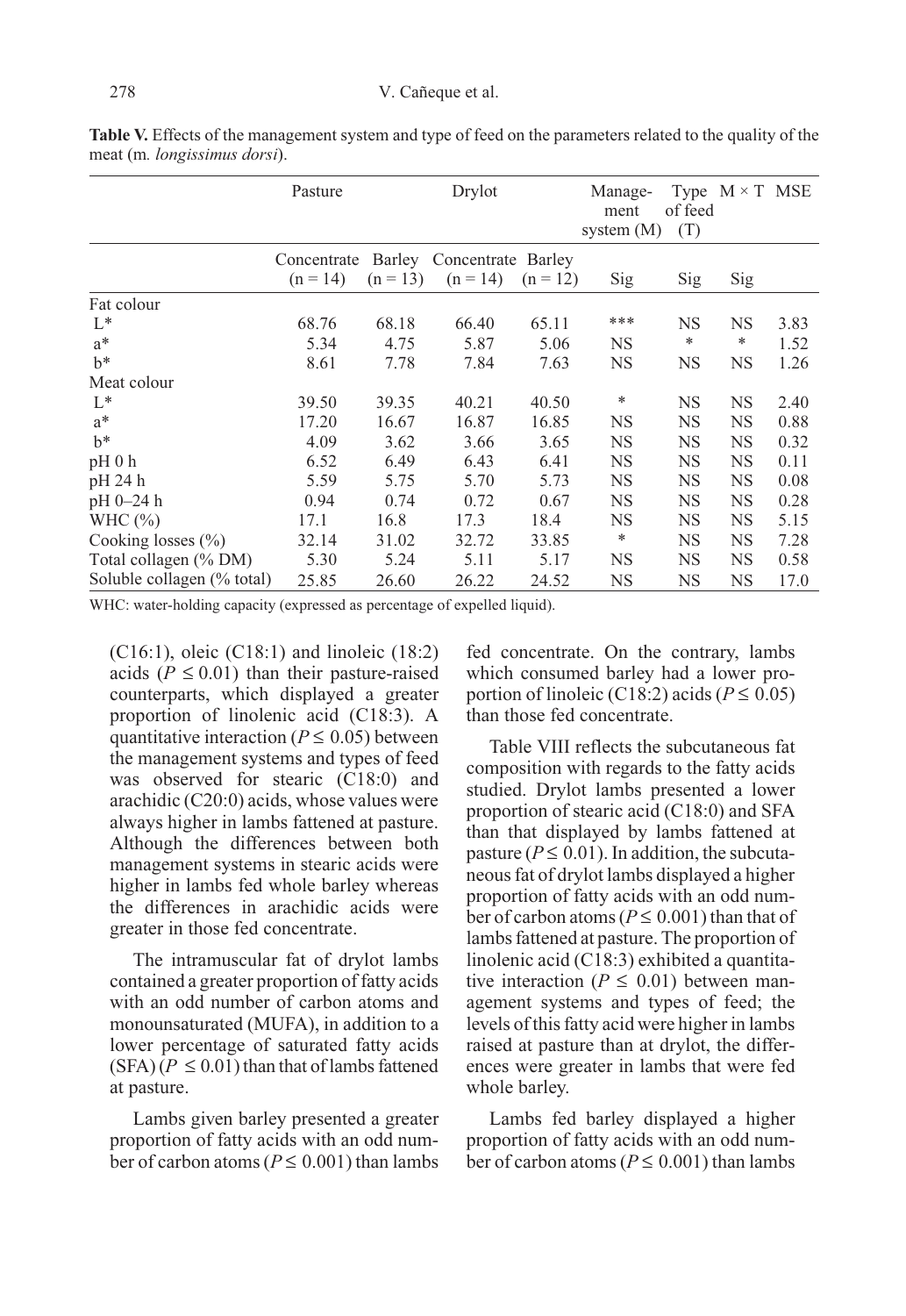| as the effect of session on these parameters. |                           |                     |                                                                                                              |       |       |              |       |                | Table VI. Effects of the management system and type of feed on the parameters related to the sensorial analysis of the meat (m. longissimus dorsi), as well |                         |     |                         |            |
|-----------------------------------------------|---------------------------|---------------------|--------------------------------------------------------------------------------------------------------------|-------|-------|--------------|-------|----------------|-------------------------------------------------------------------------------------------------------------------------------------------------------------|-------------------------|-----|-------------------------|------------|
|                                               | Pasture                   |                     | Drylot                                                                                                       |       |       | Sessions (S) |       |                | system (M) feed (T) $M \times T$<br>Management Type of                                                                                                      |                         |     | Sessions                | <b>MSE</b> |
|                                               | Concentrate<br>$(n = 12)$ |                     | $(n = 12)$ $(n = 12)$ $(n = 12)$ $(n = 12)$ $(n = 12)$ $(n = 12)$ $(n = 12)$<br>Barley Concentrate Barley S1 |       |       | $\Omega$     | S3    | S <sub>4</sub> | $\overline{\text{Sig}}$                                                                                                                                     | $\overline{\text{Sig}}$ | Sig | $\overline{\text{Sig}}$ |            |
| Sensorial analysis<br>(scores)                |                           |                     |                                                                                                              |       |       |              |       |                |                                                                                                                                                             |                         |     |                         |            |
| Hardness                                      | 41.78                     | 35.29               | 38.20                                                                                                        | 39.39 | 39.89 | 42.38        | 37.79 | 34.61          | ΧŃ                                                                                                                                                          | ΧŠ                      | ∗   | ∗                       | 171.5      |
| Springiness                                   | 58.52                     | 56.37               | 56.79                                                                                                        | 58.44 | 59.25 | 58.21        | 58.58 | 54.07          | ΣŃ                                                                                                                                                          | SN                      | ΣŃ  | <b>NS</b>               | 117.1      |
| Juiciness                                     | 28.69                     | 32.22               | 30.82                                                                                                        | 28.53 | 35.38 | 28.30        | 29.38 | 27.20          | ΧŃ                                                                                                                                                          | ΧŠ                      | ΧS  | ×<br>*                  | 141.3      |
| Pleasantness                                  | 54.88                     | 58.54               | 52.79                                                                                                        | 54.22 | 56.92 | 54.71        | 53.89 | 54.90          | ÷X.                                                                                                                                                         | ΧS                      | SN  | ΧŊ                      | 93.9       |
| Sensorial analysis (scores):                  |                           | from $1$ to $100$ . |                                                                                                              |       |       |              |       |                |                                                                                                                                                             |                         |     |                         |            |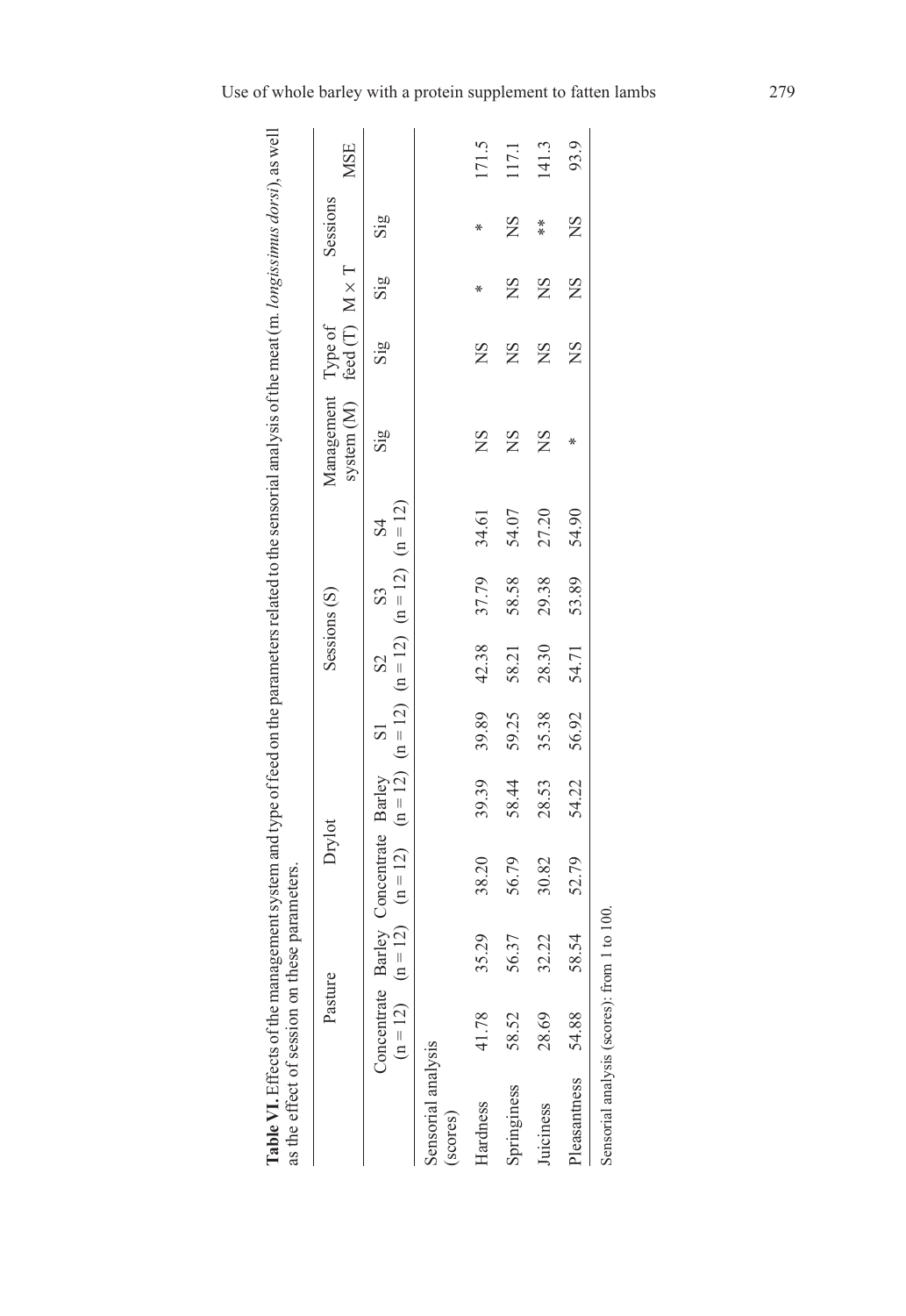|                   | Pasture                        |                      |                                | Drylot               | Management<br>system $(M)$ | Type of<br>feed $(T)$ | $M \times T$ | <b>MSE</b> |
|-------------------|--------------------------------|----------------------|--------------------------------|----------------------|----------------------------|-----------------------|--------------|------------|
|                   | Concen-<br>trate<br>$(n = 14)$ | Barley<br>$(n = 13)$ | Concen-<br>trate<br>$(n = 14)$ | Barley<br>$(n = 12)$ | Sig                        | Sig                   | Sig          |            |
| $C$ 12:0          | 0.83                           | 0.88                 | 0.88                           | 0.76                 | <b>NS</b>                  | <b>NS</b>             | NS           | 0.32       |
| C14:0             | 3.68                           | 3.47                 | 3.58                           | 3.34                 | NS                         | NS                    | <b>NS</b>    | 0.41       |
| C <sub>15:0</sub> | 0.64                           | 1.00                 | 0.89                           | 1.03                 | <b>NS</b>                  | $\ast$                | <b>NS</b>    | 0.11       |
| C16:0             | 24.15                          | 24.85                | 26.15                          | 25.94                | ***                        | <b>NS</b>             | <b>NS</b>    | 1.36       |
| C 16:1            | 3.18                           | 3.06                 | 3.27                           | 3.50                 | $* *$                      | NS                    | <b>NS</b>    | 0.11       |
| C17:0             | 2.00                           | 1.99                 | 1.75                           | 2.35                 | <b>NS</b>                  | *                     | *            | 0.16       |
| C 17:1            | 0.32                           | 0.48                 | 0.43                           | 0.83                 | ***                        | ***                   | *            | 0.04       |
| C18:0             | 15.81                          | 17.03                | 14.8                           | 14.37                | ***                        | <b>NS</b>             | *            | 1.76       |
| $C18:1 n-9$       | 32.03                          | 31.32                | 33.06                          | 32.91                | **                         | <b>NS</b>             | <b>NS</b>    | 2.71       |
| $C$ 18:2 n-6      | 5.95                           | 5.48                 | 6.75                           | 5.81                 | **                         | $\ast$                | <b>NS</b>    | 0.61       |
| $C$ 18:3 n-3      | 3.19                           | 2.30                 | 1.44                           | 1.48                 | ***                        | ∗                     | $\ast$       | 0.51       |
| C20:0             | 3.60                           | 2.36                 | 1.88                           | 1.94                 | ***                        | <b>NS</b>             | $\ast$       | 0.71       |
| $C$ 20:4 n-6      | 3.84                           | 4.53                 | 4.57                           | 4.98                 | <b>NS</b>                  | <b>NS</b>             | <b>NS</b>    | 0.93       |
| $C$ 22:0          | 0.76                           | 1.23                 | 0.54                           | 0.76                 | <b>NS</b>                  | <b>NS</b>             | NS           | 0.41       |
| <b>OFA</b>        | 2.96                           | 3.48                 | 3.07                           | 4.21                 | **                         | ***                   | *            | 0.28       |
| <b>SFA</b>        | 51.48                          | 52.81                | 50.47                          | 50.49                | **                         | <b>NS</b>             | NS           | 2.95       |
| <b>MUFA</b>       | 35.53                          | 34.86                | 36.76                          | 37.23                | **                         | <b>NS</b>             | <b>NS</b>    | 3.33       |
| <b>PUFA</b>       | 12.99                          | 12.32                | 12.76                          | 12.28                | <b>NS</b>                  | <b>NS</b>             | <b>NS</b>    | 3.00       |
| <b>PUFA/SFA</b>   | 0.25                           | 0.23                 | 0.25                           | 0.24                 | <b>NS</b>                  | <b>NS</b>             | NS           | 0.001      |

Table VII. Effect of the management system and type of feed on the fatty acid composition (percentage of total fatty acids) of intramuscular fat (m. longissimus dorsi).

OFA: odd fatty acids  $(15:0 + 17:0 + 17:1)$ ; SFA: saturated fatty acids; MUFA: monounsaturated fatty acids; PUFA: polyunsaturated fatty acids.

given concentrate. The PUFA/SFA ratio displayed a quantitative interaction ( $P \le 0.05$ ), with higher values ( $P \le 0.01$ ) observed in lambs fed concentrate than in those given barley although the differences were lower in the pasture lambs.

#### 4. DISCUSSION

The lambs raised at pasture consumed less concentrate (10%) and barley (32%) than drylot lambs. The lower intake of feed may be compensated by a greater grass intake [30, 31] to achieve a growth rate similar to that of drylot lambs.

Pasture lambs consumed less barley than concentrate. This may be due to low appetence to barley in relation to grass. As indicated previously it is recognised that barley may enhance the digestion of forage matter and in turn stimulate intake, which most likely enabled these lambs to achieve a growth rate similar to that of the lambs fed concentrate [24, 31]. The forage consumed by the lambs fattened at pasture may reach 35% of the dry matter ingested, as Cañeque et al. [5] reported and which is corroborated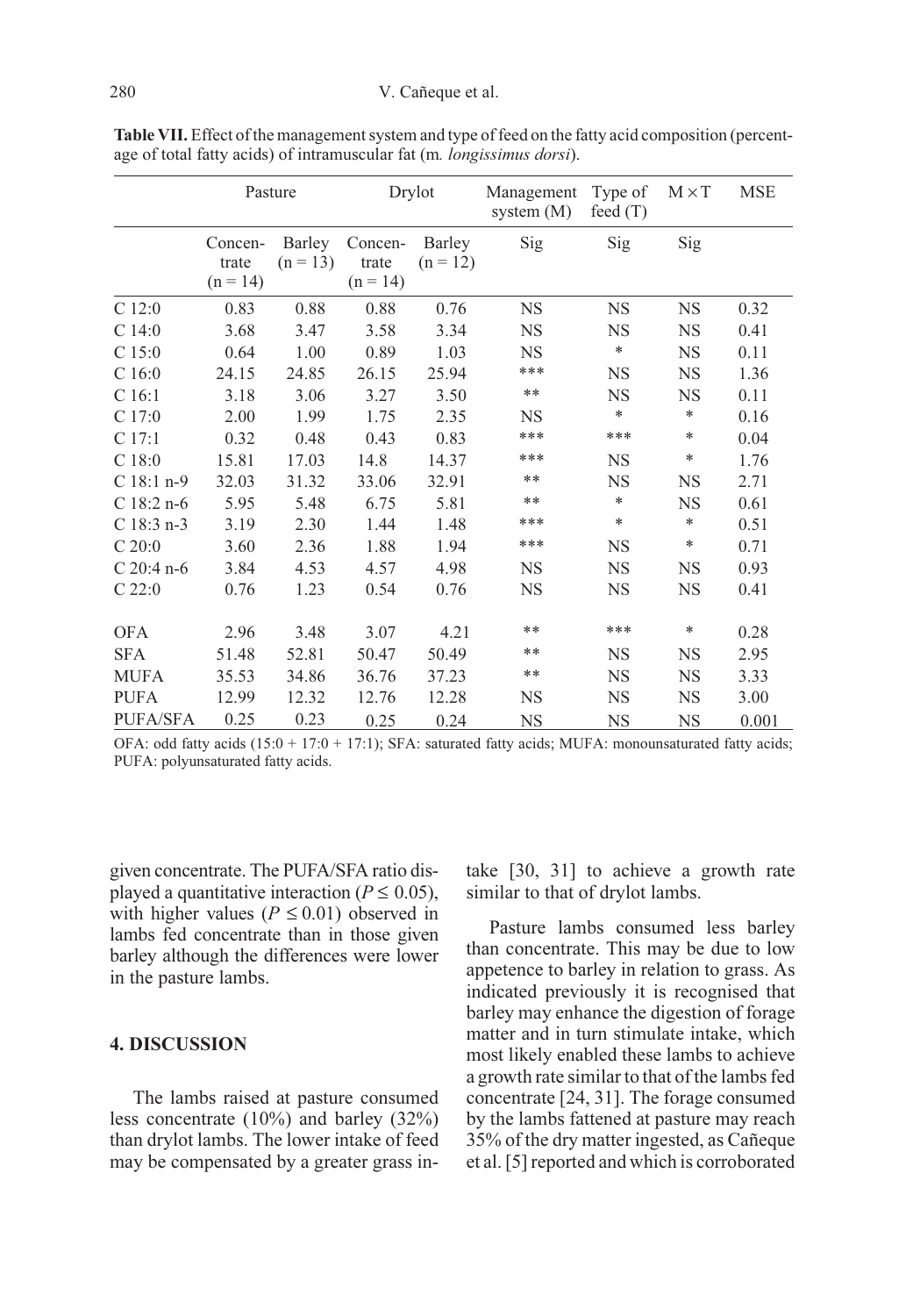|                   | Pasture                              |            | Drylot                         |                      | Management<br>system $(M)$ | Type of<br>feed $(T)$ | $M \times T$ | <b>MSE</b> |
|-------------------|--------------------------------------|------------|--------------------------------|----------------------|----------------------------|-----------------------|--------------|------------|
|                   | Concen-Barley<br>trate<br>$(n = 14)$ | $(n = 13)$ | Concen-<br>trate<br>$(n = 14)$ | Barley<br>$(n = 12)$ | Sig                        | Sig                   | Sig          | Sig        |
| C12:0             | 1.06                                 | 0.96       | 1.20                           | 0.97                 | <b>NS</b>                  | <b>NS</b>             | <b>NS</b>    | 0.29       |
| C <sub>14:0</sub> | 4.82                                 | 4.81       | 5.00                           | 4.27                 | <b>NS</b>                  | <b>NS</b>             | <b>NS</b>    | 0.73       |
| C <sub>14:1</sub> | 0.41                                 | 0.73       | 1.18                           | 1.31                 | ***                        | <b>NS</b>             | <b>NS</b>    | 0.27       |
| C15:0             | 1.24                                 | 1.57       | 1.53                           | 1.59                 | <b>NS</b>                  | *                     | <b>NS</b>    | 0.10       |
| C <sub>15:1</sub> | 0.28                                 | 0.37       | 0.80                           | 0.58                 | ***                        | <b>NS</b>             | <b>NS</b>    | 0.12       |
| C <sub>16:0</sub> | 26.42                                | 27.10      | 27.00                          | 27.23                | <b>NS</b>                  | <b>NS</b>             | <b>NS</b>    | 2.43       |
| C <sub>16:1</sub> | 3.54                                 | 3.64       | 3.75                           | 4.08                 | *                          | <b>NS</b>             | <b>NS</b>    | 0.18       |
| C17:0             | 2.36                                 | 3.03       | 2.83                           | 3.77                 | ***                        | ***                   | <b>NS</b>    | 0.25       |
| C 17:1            | 0.53                                 | 0.70       | 0.69                           | 1.36                 | ***                        | ***                   | **           | 0.09       |
| C <sub>18:0</sub> | 16.36                                | 17.1       | 13.83                          | 14.21                | ***                        | <b>NS</b>             | <b>NS</b>    | 3.07       |
| $C$ 18:1 n-9      | 35.12                                | 32.97      | 35.02                          | 35.12                | <b>NS</b>                  | <b>NS</b>             | <b>NS</b>    | 6.39       |
| $C$ 18:2 n-6      | 2.91                                 | 3.09       | 3.55                           | 2.71                 | <b>NS</b>                  | *                     | **           | 0.25       |
| $C$ 18:3 n-3      | 1.66                                 | 1.57       | 1.51                           | 0.68                 | $***$                      | *                     | *            | 0.40       |
| C 20:0            | 3.27                                 | 2.34       | 2.10                           | 2.11                 | ***                        | *                     | *            | 0.54       |
| <b>OFA</b>        | 4.42                                 | 5.68       | 5.84                           | 7.29                 | ***                        | ***                   | <b>NS</b>    | 7.16       |
| <b>SFA</b>        | 55.54                                | 56.91      | 53.50                          | 54.16                | **                         | <b>NS</b>             | <b>NS</b>    | 9.05       |
| <b>MUFA</b>       | 39.88                                | 38.42      | 41.44                          | 42.44                | $***$                      | <b>NS</b>             | <b>NS</b>    | 0.92       |
| <b>PUFA</b>       | 4.57                                 | 4.66       | 5.10                           | 3.40                 | <b>NS</b>                  | **                    | **           | 7.16       |
| <b>PUFA/SFA</b>   | 0.08                                 | 0.08       | 0.09                           | 0.06                 | <b>NS</b>                  | **                    | **           | 0.008      |

Table VIII. Effects of the management system and the type of feed on the fatty acid composition (percentage of total fatty acids) of subcutaneous fat.

OFA: odd fatty acids (15:0 + 15:1 + 17:0 + 17:1); SFA: saturated fatty acids; MUFA: monounsaturated fatty acids; PUFA: polyunsaturated fatty acids.

by the greater digestive tract development and the greater digestive content observed in these lambs.

Differences in feed intake were seen between drylot lambs given commercial concentrate and those which received barley with a protein supplement. In the latter case, the lower barley intake (9%) could not be compensated by a greater straw intake, since the lambs intake capacity for the latter is at most 15% of their barley intake, much lower than that for grass [5]. This led to the lower growth rate of these lambs, although differences with regards to the drylot lambs fed concentrate were not significant. Nevertheless, the greater development of the digestive tract and its greater content also indicates that drylot lambs fed barley consumed more straw than those fed concentrate.

Drylot lambs were of better commercial dressing than pasture lambs when all of them were fed concentrate. This finding was in agreement with those of other authors [6, 26], and may be due to differences in fatness [23], as seen in our study. Commercial dressings were higher in lambs that consumed concentrate than in lambs fed barley, not only because of their higher carcass weight but also due to the lower development of their digestive tract [18].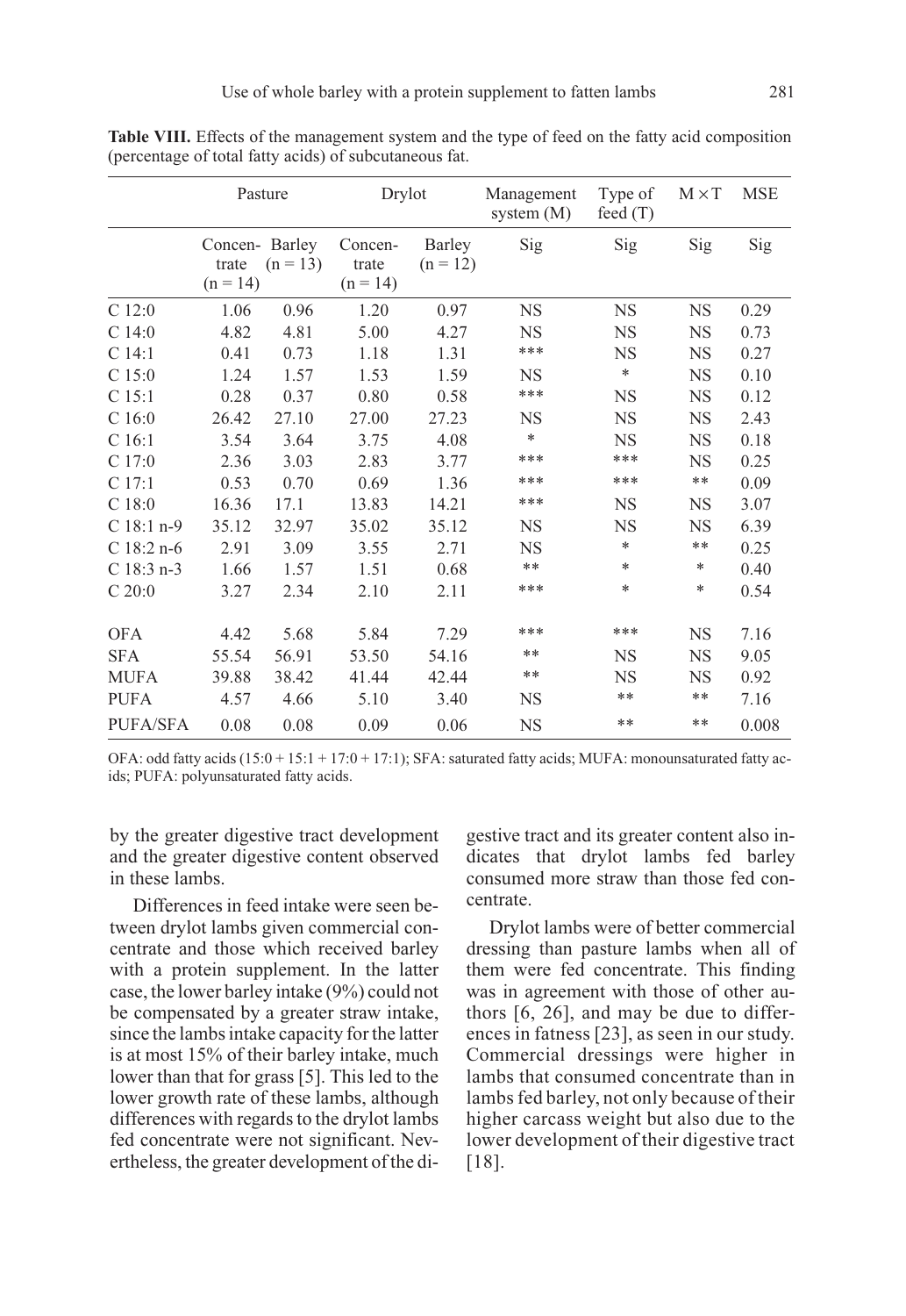Drylot lambs exhibited greater fatness than pasture lambs, especially due to greater subcutaneous, KKCF, omental fat content and also more leg fat. These findings are confirmed by other studies in which the same management systems were compared [8, 26, 29]. Fundamentally they relate to the greater energy expenditure of pasture lambs, as well as metabolic modifications because of the exercise [2]. A lower energy intake in those lambs may also contribute to less fat.

The management system affected carcass colour, since lambs fattened at pasture exhibited greater lightness  $(L^*)$ , and thus a whiter colour, than drylot lambs. A low feed intake appears to increase the lightness of subcutaneous fat in addition to its firmness [37]. Carcass colour was also affected by the type of feed used. Lambs fed concentrate exhibited a higher redness index than those that received barley. Theriez et al. [37] also noted that the energy source may modify the redness index (a\*), but did not affect the yellowness index (b\*).

The colour of the longissimus dorsi muscle was slightly affected by the management system; drylot lambs displayed greater lightness than their pasture homologues. Colour differences between pasture and drylot lambs are probably due to their different physical activity levels [41], which condition iron muscle concentration [3] and not the quantity of the ration or the composition of the diet [28].

Although there was no effect of the management system on hardness, springiness and juiciness were detected in the sensorial analysis. The management system did affect the pleasantness score, which was higher for the meat of lambs fattened at pasture than for that of their drylot counterparts. This pleasantness score may be related to their diet [32], which in turn affects the fatty acid composition and thus the flavour. The latter is the sensorial component that influences eating satisfaction to the greatest degree. The taste panels identified a high correlation [14] between flavour intensity and the proportion of linolenic (C18:3) and linoleic (C18:2) (positive and negative, respectively) fatty acids. Proportions of linoleic and linolenic acids observed in our study clearly differed; the lambs that consumed grass displayed a greater percentage of the latter [22].

The preference of taste panel members for the meat of lambs fed feed or grass seems to depend on their previous experience [14]. The panellists in our study were accustomed to consuming lamb, which may have led them to prefer meat with greater flavour, such as that from lambs fattened at pasture.

The differences between sessions could be because they randomly allocated samples within treatment. Therefore, the session effect is caused by different assessors receiving different samples within the same treatment group on different days.

The intramuscular fat of the LD muscle of lambs fattened at pasture presented a higher proportion of stearic (C18:0), linolenic (C18:3) and arachidic (C20:0) fatty acids, but lower percentages of palmitic (16:0), oleic (C18:1) and linoleic (C18:2) acids than drylot lambs. Likewise, Rowe et al. [34] observed that the intramuscular fat of the LD muscle of lambs raised at pasture exhibited a greater concentration of long chain saturated fatty acids, in the form of stearic  $(C18:0)$  and arachidic  $(C20:0)$  acids, and of PUFA, linolenic (C18:3) and arachidonic (C20:4) fatty acids, but lower levels of oleic (C18:1) and linoleic (C18:2) acids than drylot lambs. Stearic (C18:0) and palmitic (C16:0) fatty acids are the two saturated fatty acids present in the greatest proportion in the intramuscular fat. The former increases in lambs raised at pasture but may be considered neutral with regards to cholesterol formation [16] while the latter decreases in pasture lambs but may elevate cholesterol levels under certain conditions [16]. This oleic acid/stearic acid ratio is also higher in drylot lambs than in their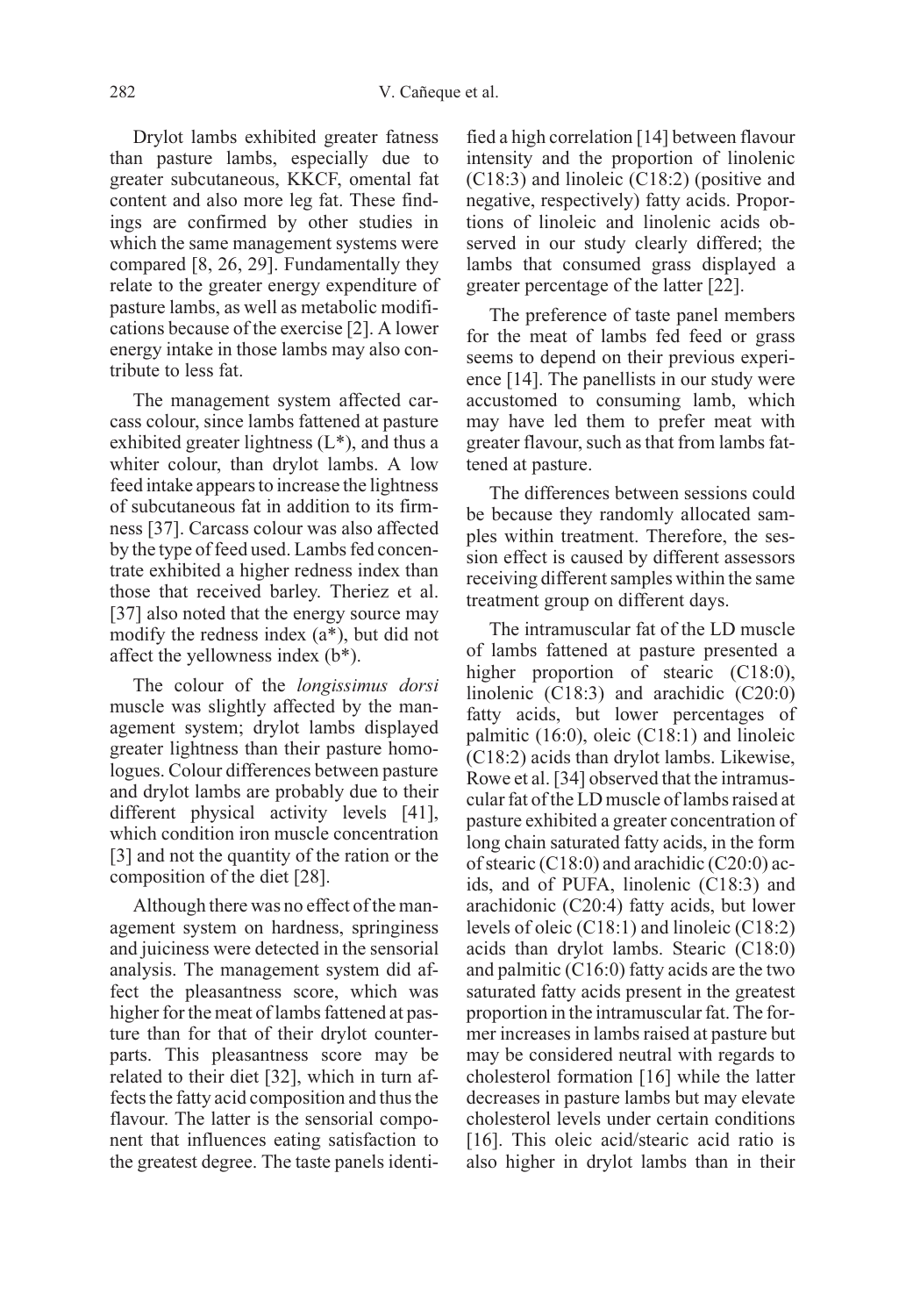pasture counterparts, since this ratio usually rises as fatness increases [29].

The greater percentage of linolenic acid (C18:3) in fatty tissue samples from animals raised at pasture is attributed to the high concentration of this acid in grass [42]. Nevertheless, although a percentage of this acid is hydrogenated in the rumen, resulting in a greater concentration of stearic acid (C18:0), a large amount escapes from the rumen and is absorbed intact in the small intestine [36]. The importance of linolenic acid is its capacity to diminish the thrombocytic tendency of blood and the risk of suffering coronary diseases. On the contrary, linoleic acid, which predominates in concentrates, is present in a greater proportion in drylot lambs due to their higher feed intake of this diet [12].

Subcutaneous fat also reflects the type of feed consumed. That of lambs given barley displayed more fatty acids with an odd number of C atoms, than that of lambs fed concentrate [40]. This fatty acid composition may have contributed to more soft subcutaneous fat [4], although this was not observed when the carcasses were classified.

#### 5. CONCLUSIONS

The use of whole barley with a protein supplement is an alternative for finishing lambs at low slaughter weights. Lambs fattened at pasture consumed less feed than drylot lambs, although pasture lambs showed a growth rate equivalent to drylot lambs with a reduction in feed costs due to their grass intake. Pasture lambs displayed less fatness than their drylot counterparts, which in turn was related to their grass intake and greater exercise level. Pasture lambs also received higher pleasantness scores in the sensorial analysis.

With regards to fatty acid composition of intramuscular and subcutaneous fat depots, drylot lambs exhibited a higher proportion of unsaturated and lower saturated fatty acids, although the percentage of linolenic acids (C18:3) was lower than in lambs fattened at pasture. Thus, from the consumer-health viewpoint, the fatty acid composition of lambs raised at pasture may be considered better than that of drylot lambs.

#### REFERENCES

- [1] AOAC, Official Methods of analysis of the Association of Official Analytical Chemists, Washington, DC, USA, 39, 1996.
- [2] Aurousseau B., Vigneron P., Influence du mode d'élevage et du poids d'abattage sur les caractéristiques des lipides musculaires de l'agneau de boucherie, Reprod. Nutr. Dév. 26 (1985) 351–352.
- [3] Barnard R.J., Edgerton V.R., Peter J.B., Effect of exercise on skeletal muscle biochemical and histochemical properties, J. Appl. Physiol. 28 (1970) 762.
- [4] Bozzolo G., Boullier-Oudot M., Composition en acides gras, fermenté et coloration du tissu gras sous-cutané des carcasses d´agneaux, Ann. Zootech. 48 (1999) 47–58.
- [5] Cañeque V., Guía E., Lauzurica S., Efecto sobre el consumo y calidad de la canal de la utilización de heno de alfalfa o paja como alimento de volumen en el engorde intensivo de corderos, AIDA. II. Jornadas de Producción Animal, Zaragoza, 1987, pp.156–159.
- [6] Cañeque V., Huidobro F., Hernandez J.A., Dolz J.F., Comparison between four fattening systems for lambs and their effects on carcass quality, in: 41st Annual Meeting of the European Association for Animal Production, 1990.
- [7] Commission Internationale de l´Éclairage, Recommendation on uniform color space-color difference equations, psychometric color terms, Suppl. 2 to CIE, publication No. 15 (E-1.3.1) 1971 /(TC-1-3), Paris, 1976.
- [8] Chestnutt D.M.B., Effect of lamb growth rate and growth pattern on carcass fat levels, Anim. Prod. 58 (1994) 77–85.
- [9] Colomer-Rocher F., Dumont B.L., Murillo N.L., Descripción del despiece ovino Aragonés y definición de un despiece de referencia normalizado, An. Inst. Nac. Invest. Agrar., Ser. Prod. Anim. 3 (1972) 79–108.
- [10] Colomer-Rocher F., Delfa R., Sierra I., Método normalizado para el estudio de los caracteres cuantitativos y cualitativos de las canales ovinas producidas en el área mediterránea según los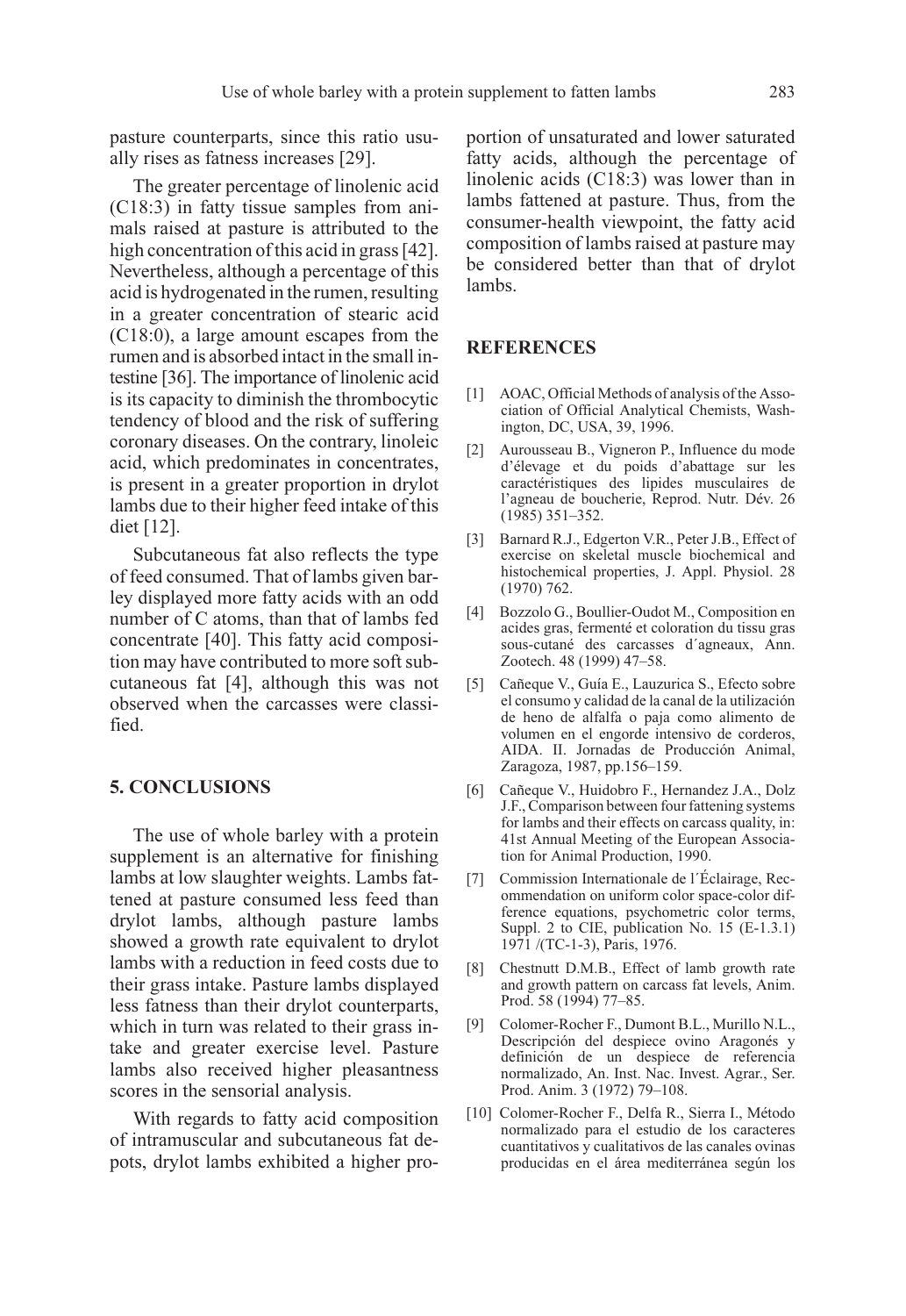sistemas de producción, Cuad. Inst. Nac. Invest. Agrar. 17 (1988) 19–41.

- [11] Cross H.R., Moen R., Sanfield M.S., Training and testing of judges for sensory analysis of meat quality, Food Technol. 7 (1978) 48.
- [12] Enser M., Hallet K.G., Hewett B., Fursey G.A.J., Wood J.D., Harrington G., Fatty acid content and composition of UK beef and lamb muscle in relation to Production System and Implications for human nutrition, Meat Sci. 49 (1998) 329–341.
- [13] Fisher A.V., De Boer H., The EAAP standard method of sheep carcass assessment. Carcass measurements and dissection procedures, Livest. Prod. Sci. 38 (1994) 149–150.
- [14] Fisher A.V., Enser M., Richardson R.I., Wood J.D., Nute G.R., Kurt E., Sinclair L.A., Wilkinson R.G., Fatty acid composition and eating quality of lamb types derived from four diverse breed × production systems, Meat Sci. 55  $(2000)$  141–147.
- [15] Grau R., Hamm R., Eine einfache Methode zur Bestimmurg der Wasserbindung im Muskel, Die Naturwissenschaften 40 (1953) 29–30.
- [16] Grundy S.M., Cholesterol and coronary heart disease a new era, J. Am. Med. Assoc. 256 (1986) 2849.
- [17] Hanson S.W.F., Olley J., Application of the Bligh and Dyer method of lipid extraction to tissue homogenates, Biochem. J. 89 (1963) 101–102.
- [18] Hatfield P.G., Evaluating methods of feeding, type of grain, and form of feed on post-weaning performance and carcass characteristics of wether lambs, Vet. Clin. Nutr. 1 (1994) 23–27.
- [19] Hill F., The solubility of intramuscular collagen in meat animals of various ages, J. Food Sci. 31 (1966) 161–166.
- [20] ISO Sensory analysis, General guidance for the selection, training and monitoring of assessor. Part 1: Selected assessor, International Organization for Standardization, ISO 8586-1, Geneve, Switzerland, 1993, 26 p.
- [21] Larick D.K., Turner B.E., Koch R.M., Crouse J.D., Influence of phospholipid content and fatty acid composition of individual phospholipids in muscle from Bison, Hereford and Brahman steers on flavour, J. Food Sci. 54 (1989) 521–526.
- [22] Larick D.K., Turner B.E., Flavour characteristics of forage and grain-fed beef as influenced by phospholipid and fatty acid compositional differences, J. Food Sci. 55 (1990) 312–368.
- [23] Lee G.J., Harris D.C., Ferguson B.D., Jelbart R.A., Growth and carcass fatness of ewe, wether, ram and cyptorchid crossbred lambs reared at pasture: effects of weaning age, Aust. J. Exp. Agric. 30 (1990) 743–747.
- [24] Mann S.O., Ørskov E.R., The effect of feeding whole or pelleted barley to lambs on their rumen

bacterial populations and pH, Proc. Nutr. Soc. 34 (1975) 63–64.

- [25] Mitchell G.E., Reed A.W., Rogers S.A., Influence of feeding regimen on the sensory qualities and fatty acid contents on beef steaks, J. Food Sci. 56 (1991) 1102–1103.
- [26] Moron-Fuenmayor O.E., Clavero T., The effect of feeding system on carcass characteristics, non-carcass components and retail cut percentages of lambs, Small Rum. Res. 34 (1999) 57–64.
- [27] Morrison W.R., Smith L.M., Preparation of fatty acid methyl esters and dimethyl acetals from lipids with boron fluoride-methanol, J. Lipid. Res. 5 (1964) 600–608.
- [28] Muir P.D., Decaer J.M., Bown M.D., Effects of forage and grain-based feeding systems on beef quality. A review, N.Z. J. Agric. Res. 41 (1998) 623–635.
- [29] Murphy T.A., Loerch S.C., McClure K.E., Solomon M.B., Effects of restricted feeding on growth performance and carcass composition of lambs subjected to different nutritional treatments, J. Anim. Sci. 72 (1994) 3131–3137.
- [30] Ørskov E.R., Recent information on processing of grain for ruminants, Livest. Prod. Sci. 6 (1979) 335–347.
- [31] Ørskov E.R., Fraser C., The effects of processing of barley-based supplements on rumen pH rate of digestion and voluntary intake of dried grass in sheep, Brit. J. Nutr. 34 (1975) 493–500.
- [32] Priolo A., Micol D., Agabriel J., Effects of grass feeding systems on ruminant meat colour and flavour. A review, Anim. Res. 50 (2001) 185–200.
- [33] Palson H., Meat qualities in the sheep with special reference to Scottish breeds and crosses. Part I. Carcass measurements and "sample joints" as indices of quality and composition, J. Agric. Sci. XXIX (1939) 544–626.
- [34] Rowe A., Macedo F.A.F., Visentainer J.V., Souza N.E., Matsushita M., Muscle composition and fatty acid profile in lambs fattened in drylot or pasture, Meat Sci. 51 (1999) 283–288.
- [35] Sañudo C., Sierra I., Lopez M., Forcada F., La qualité commerciale de la viande ovine. Étude des différents facteurs qui la conditionnent, Comm. Communautés Eur. 11479 (1988) 67–81.
- [36] Sañudo C., Enser M.E., Campo M.M., Nute G.R., María G., Sierra I., Wood J.D., Fatty acid composition and sensory characteristics of lamb carcasses from Britain and Spain, Meat Sci. 54 (2000) 339–346.
- [37] Thériez M., Aurousseau B., Prache S., Mendizabal J., Les défauts de couleur des gras d´agneaux, Renc. Rech. Ruminants 4 (1997) 295–301.